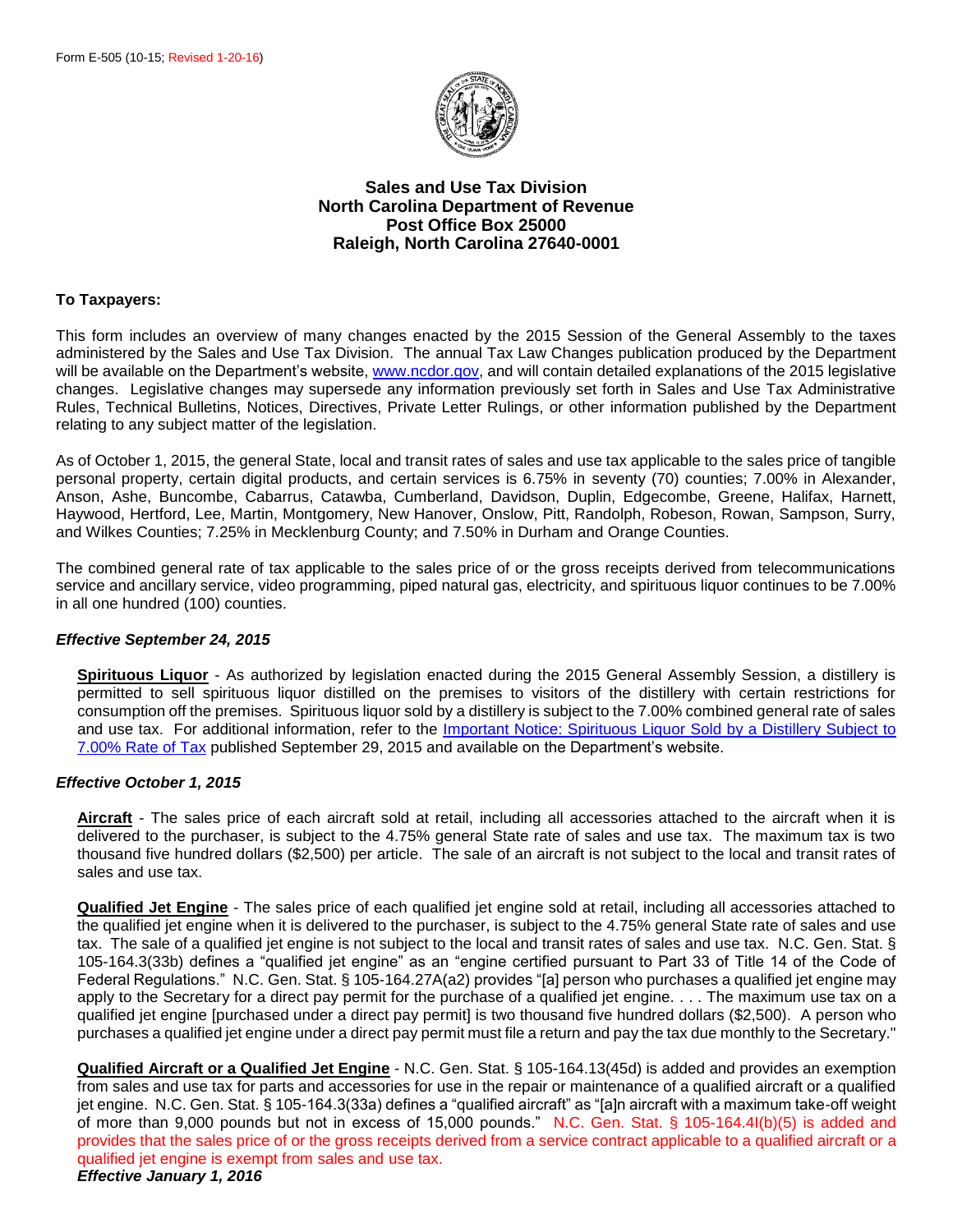**Aviation Gasoline and Jet Fuel** - The gross receipts derived from the retail sale of aviation gasoline and jet fuel are subject to the 7.00% combined general rate of sales and use tax. N.C. Gen. Stat. § 105-449.60 defines "aviation gasoline" as "[f]uel blended or produced specifically for use in an aircraft motor." N.C. Gen. Stat. § 105-449.60 defines "jet fuel" as "[k]erosene that meets all of the following requirements: a. [h]as a maximum distillation temperature of 400 degrees Fahrenheit at the ten percent (10%) recovery point and a final maximum boiling point of 572 degrees Fahrenheit. b. Meets American Society Testing Materials Specification D 1655 and Military Specifications MIL-T-5624P and MIL-T-83133D, Grades JP-5 and JP-8."

N.C. Gen. Stat. § 105-164.13(11b) provides an exemption from sales and use tax for "[s]ales of aviation gasoline and jet fuel to an interstate air business for use in a commercial aircraft." For purposes of this exemption, the term "commercial aircraft" is defined in N.C. Gen. Stat. § 105-164.13(45a). This exemption expires January 1, 2020.

Additional information regarding the application of the sales and use tax statutes to aviation gasoline and jet fuel will be issued by the Department prior to January 1, 2016.

**Datacenter** - N.C. Gen. Stat. § 105-164.3(33c) is added and defines "qualifying datacenter" as a datacenter that satisfies specific conditions. N.C. Gen. Stat. § 105-164.13(55a) provides an exemption from sales and use tax for "[s]ales of electricity for use at a qualifying datacenter and datacenter support equipment to be located and used at the qualifying datacenter." The language of the exemption provides that "datacenter support equipment" is property that is capitalized for tax purposes under the Code and is used for one of the purposes listed in N.C. Gen. Stat. § 105-164.13(55a).

Additional information regarding the application of the sales and use tax statutes to a "qualifying datacenter" will be issued by the Department prior to January 1, 2016.

### *Effective March 1, 2016*

**Repair, Maintenance, and Installation Services** - The 4.75% general State and applicable local and transit rates of sales and use tax apply to the sales price of or the gross receipts derived from repair, maintenance, and installation services. The tax on repair, maintenance, and installation services applies to sales occurring on or after March 1, 2016 and to gross receipts derived from such services provided on or after that date.

N.C. Gen. Stat. § 105-164.3(33d) provides the term "repair, maintenance, and installation services" includes the following activities:

- a. To keep or attempt to keep tangible personal property or a motor vehicle in working order to avoid breakdown and prevent repairs.
- b. To calibrate, restore, or attempt to calibrate or restore tangible personal property or a motor vehicle to proper working order or good condition. This activity may include replacing or putting together what is torn or broken.
- c. To troubleshoot, identify, or attempt to identify the source of a problem for the purpose of determining what is needed to restore tangible personal property or a motor vehicle to proper working order or good condition.
- d. To install or apply tangible personal property except tangible personal property installed or applied by a real property contractor pursuant to a real property contract.

**Repair, Maintenance, and Installation Services Exemptions** *-* N.C. Gen. Stat. § 105-164.13 is amended and provides the following exemptions:

- (61a) Repair, maintenance, and installation services provided for an item, other than a motor vehicle, for which a service contract on the item is exempt from tax under N.C. Gen. Stat. § 105-164.4I. Repair, maintenance, and installation services provided for a motor vehicle are subject to tax, except as provided in N.C. Gen. Stat. § 105- 164.13(62a) for a manufacturer's warranty or dealer's warranty.
- (61b) Repair, maintenance, and installation services purchased for resale are exempt from sales and use tax.
- (62) An item or repair, maintenance, and installation services used to maintain or repair tangible personal property pursuant to a service contract taxable under this Article if the purchaser of the contract is not charged for the item or services. This exemption does not apply to an item or repair, maintenance, and installation services provided for a motor vehicle pursuant to a service contract exempt from tax under this Article unless the purchaser of the contract is not charged for the item or services. For purposes of this exemption, the term "item" does not include a tool, equipment, supply, or similar tangible personal property used to complete the maintenance or repair and that is not deemed to be a component or repair part of the tangible personal property for which a service contract is sold to a purchaser.

*Shoe Repair Services* - The sales price of or the gross receipts derived from charges for labor and services performed in connection with shoe repair are subject to the 4.75% general State and applicable local and transit rates of sales and use tax. Prior to March 1, 2016, if no segregation is made between the charges for the materials furnished and the charges for labor and services performed in connection with the repair work, a shoe repairman is allowed to remit tax on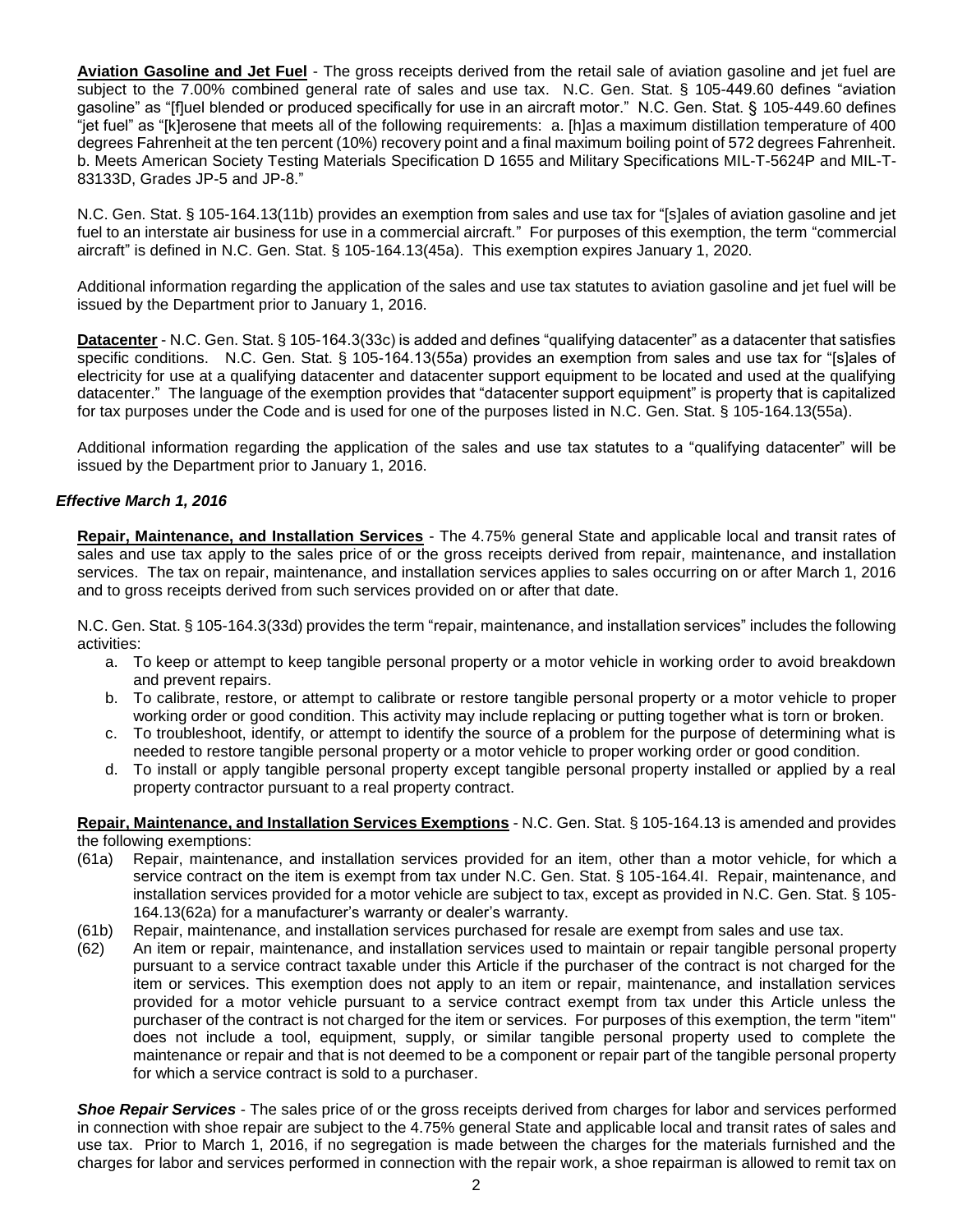40 percent of the combined price or charge made for the materials, labor, and services as representing the retail charge for the materials furnished by the shoe repairman. With the enactment of S.L. 2015-241, the Secretary is directed to repeal 17 NCAC 07B .1002 effective March 1, 2016; therefore tax is due on the total gross receipts derived from shoe repair services on or after March 1, 2016. A repair part or other tangible personal property historically purchased and taxed in accordance with the administrative rule in effect prior to March 1, 2016 should be purchased for the purpose of resale on or after March 1, 2016.

*Watch, Clock and Jewelry Repair Services* - The sales price of or the gross receipts derived from watch, clock, and jewelry repair services are subject to the 4.75% general State and applicable local and transit rates of sales and use tax. Prior to March 1, 2016, if no segregation is made between the charges for the materials furnished and the charges for labor and services performed in connection with such repair work, repairmen may collect and remit the tax on 10 percent of the combined price or charge made for the materials, labor and services as representing the retail charge for the materials furnished. With the enactment of S.L. 2015-241, the Secretary is directed to repeal 17 NCAC 07B .1003 effective March 1, 2016; therefore tax is due on the total gross receipts derived from watch, clock, and jewelry repair services on or after March 1, 2016. A repair part or other tangible personal property historically purchased and taxed in accordance with the administrative rule in effect prior to March 1, 2016 should be purchased for the purpose of resale on or after March 1, 2016.

*Tire Recapping or Retreading Sales and Services* - The sales price of or the gross receipts derived from charges for materials furnished and labor or services rendered to recap or retread tires are subject to the 4.75% general State and applicable local and transit rates of sales and use tax. Prior to March 1, 2016, if no segregation is made between the charges for the materials furnished and the charges for the labor and services performed in connection with the recapping or retreading of tires, a tire recapper or tire retreader is permitted to collect and remit tax on 40 percent of the combined price or charge made for the materials, labor, and service as representing the retail charge for the materials furnished. With the enactment of S.L. 2015-241, the Secretary is directed to repeal 17 NCAC 07B .1901 effective March 1, 2016; therefore tax is due on the total gross receipts derived from tire recapping or retreading sales and services on or after March 1, 2016. A repair part or other tangible personal property historically purchased and taxed in accordance with the administrative rule in effect prior to March 1, 2016 should be purchased for the purpose of resale on or after March 1, 2016.

Additional information regarding the application of the sales and use tax statutes to repair, maintenance, and installation services will be issued by the Department prior to March 1, 2016.

**Retailer** - N.C. Gen. Stat. § 105-164.3(35), as amended, provides the term "retailer" includes "[a] person engaged in business of delivering, erecting, installing, or applying tangible personal property for use in this State, regardless of whether the property is permanently affixed to real property or other tangible personal property, that does not become part of real property pursuant to the tax imposed under G.S. 105-164.4(a)(13) unless the person is one or more of the following:

- 1. A person that solely operates as a real property contractor.
- 2. A person whose only business activity is providing repair, maintenance, and installation services where the person's activities do not otherwise meet the definition of a retail trade."

**Retail Trade** - N.C. Gen. Stat. § 105-164.3(35b) defines "retail trade" as a "trade in which the majority of revenue is from retailing tangible personal property, digital property, or services to consumers. The term includes activities of a person properly classified in NAICS sector 44-45, buying goods for resale, and rendering services incidental to the sale of merchandise. The term typically includes maintaining an inventory and may include the provision of repair, maintenance, and installation services. Not all activities provided in this subdivision are required for a trade to be considered retail trade."

A person engaged in "retail trade" is a retailer and must treat all transactions as retail sales, including the sale of or the gross receipts derived from repair, maintenance, and installation services, no matter that such person may install or apply tangible personal property that becomes part of or affixed to real property.

**Real Property Contractor & Retailer-Contractor** - The definition of "real property contractor" in N.C. Gen. Stat. § 105- 164.3(33d), as amended, provides the term "does not include a person engaged in retail trade." If a person meets the definition of retail trade, such person cannot act as a "real property contractor" or a "retailer-contractor." A person that meets the amended definition of a "real property contractor" is liable for payment of sales and use tax on taxable repair, maintenance, and installation services purchased to fulfill a real property contract. A person that does not meet the definition of retail trade may operate as a "retailer-contractor."

Additional information regarding the changes for a real property contractor and a retailer-contractor will be issued by the Department prior to March 1, 2016. For current information regarding the application of the sales and use tax statutes